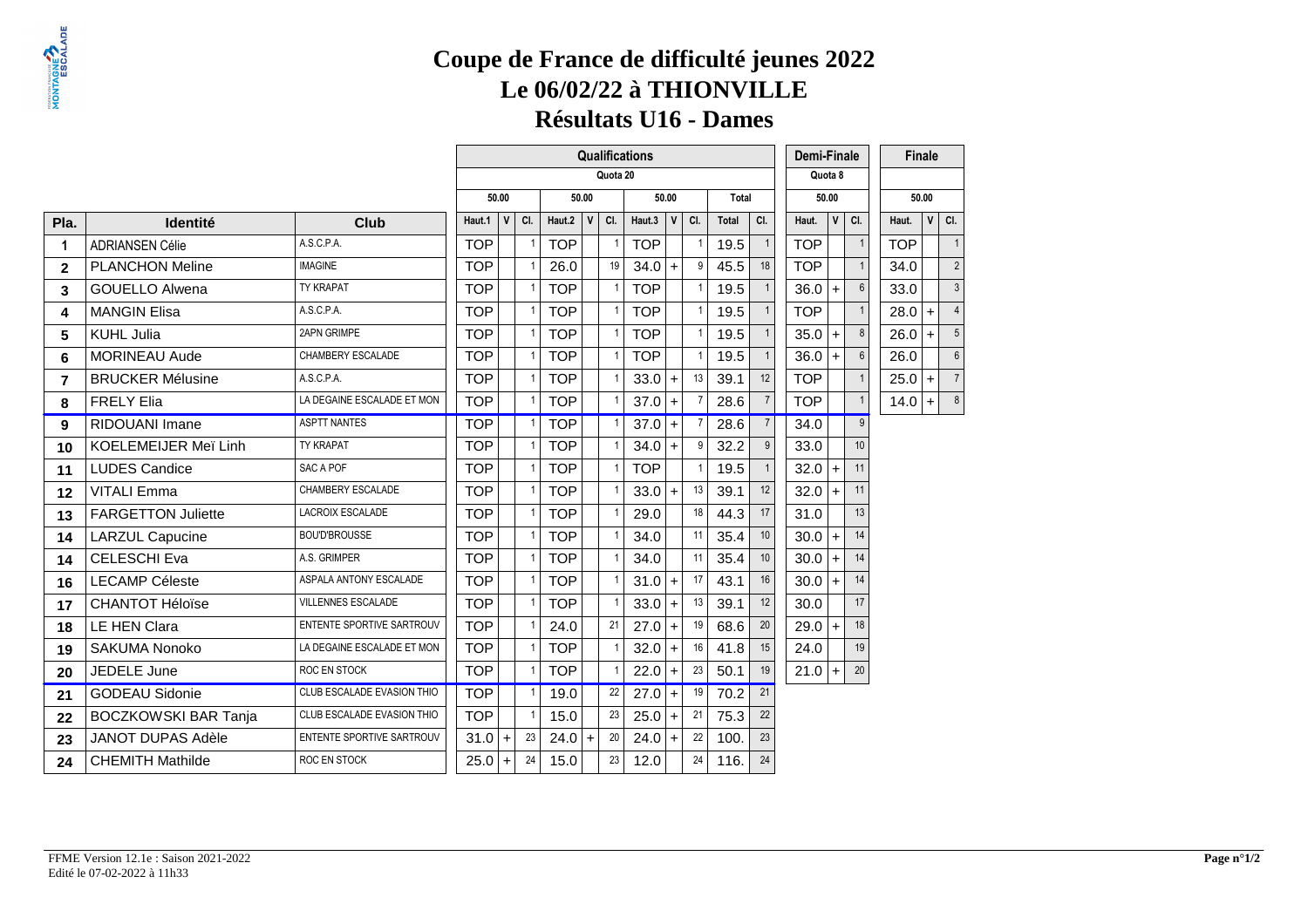|                |                               |                            | Qualifications<br>Demi-Finale<br>Quota 19<br>Quota 8 |              |     |            |              |                |            |              |                |       |     |            |          |                 |       | Finale       |           |                 |
|----------------|-------------------------------|----------------------------|------------------------------------------------------|--------------|-----|------------|--------------|----------------|------------|--------------|----------------|-------|-----|------------|----------|-----------------|-------|--------------|-----------|-----------------|
|                |                               |                            |                                                      |              |     |            |              |                |            |              |                |       |     |            |          |                 |       |              |           |                 |
|                |                               |                            |                                                      | 50.00        |     |            | 50.00        |                |            | 50.00        |                | Total |     |            | 50.00    |                 |       | 50.00        |           |                 |
| Pla.           | <b>Identité</b>               | Club                       | Haut.1                                               | $\mathsf{V}$ | CI. | Haut.2     | $\mathsf{V}$ | CI.            | Haut.3     | $\mathbf{V}$ | CI.            | Total | CI. | Haut.      |          | V<br>CI.        | Haut. | $\mathsf{v}$ | CI.       |                 |
| 1              | <b>GSELL Adrien</b>           | TEAM BLOCK'OUT             | <b>TOP</b>                                           |              |     | <b>TOP</b> |              | $\overline{1}$ | <b>TOP</b> |              |                | 15.1  |     | <b>TOP</b> |          |                 | 34.0  | $+$          | $\vert$ 1 |                 |
| $\overline{2}$ | <b>CHANDY Ethan</b>           | UNION SPORTIVE CAGNES      | <b>TOP</b>                                           |              | -1  | <b>TOP</b> |              | $\overline{1}$ | <b>TOP</b> |              | 1              | 15.1  |     | <b>TOP</b> |          | $\mathbf{1}$    | 31.0  | $+$          |           | $\overline{2}$  |
| $\mathbf{3}$   | <b>SKRABACZ Eliott</b>        | LE 8 ASSURE                | <b>TOP</b>                                           |              |     | <b>TOP</b> |              | $\mathbf{1}$   | <b>TOP</b> |              |                | 15.1  |     |            | $27.0 +$ | 3               | 28.0  |              |           | 3 <sup>1</sup>  |
| 4              | <b>BORNACHOT Mahé</b>         | A.S. GRIMPER               | <b>TOP</b>                                           |              |     | <b>TOP</b> |              | $\overline{1}$ | 24.0       |              | 13             | 31.5  | 11  |            | $26.0 +$ |                 | 28.0  |              |           | $\mathbf{3}$    |
| 5              | <b>MEZARD Tom</b>             | A.S. GRIMPER               | <b>TOP</b>                                           |              |     | <b>TOP</b> |              | $\overline{1}$ | <b>TOP</b> |              | $\mathbf{1}$   | 15.1  |     |            | $26.0 +$ | 5               | 27.0  | $+$          |           | $5\phantom{.0}$ |
| 6              | <b>CHATEIGNER Modan</b>       | <b>ASPTT NANTES</b>        | <b>TOP</b>                                           |              |     | <b>TOP</b> |              | $\overline{1}$ | 35.0       |              | $\overline{7}$ | 23.1  | 6   |            | $26.0 +$ | 5               | 27.0  |              |           | $6\phantom{1}$  |
| $\overline{7}$ | <b>MONTAGNON Noah</b>         | A.S.C.P.A.                 | 11.0                                                 | $+$          | 22  | <b>TOP</b> |              | $\overline{1}$ | $39.0 +$   |              | 6              | 33.5  | 12  |            | $27.0 +$ | 3               | 25.0  | $+$          |           | 7               |
| 8              | VEDIE TREMEAC Léo Paul        | CEPE DE VERNON             | <b>TOP</b>                                           |              |     | <b>TOP</b> |              | $\overline{1}$ | $34.0 +$   |              | 8              | 24.7  |     |            | $25.0 +$ | 8               | 18.0  | $+$          |           | 8               |
| 9              | <b>GODEAU Arthur</b>          | CLUB ESCALADE EVASION THIO | <b>TOP</b>                                           |              |     | <b>TOP</b> |              | $\overline{1}$ | 29.0       |              | 11             | 29.0  | 10  | 23.0       |          | 9               |       |              |           |                 |
| 10             | <b>MOREL HEYDENREICH Nils</b> | CHATEAU - THIERRY ESCALADE | <b>TOP</b>                                           |              |     | <b>TOP</b> |              | $\overline{1}$ | 21.0       |              | 14             | 34.4  | 13  |            | $22.0 +$ | 10              |       |              |           |                 |
| 11             | <b>BARBIER Cyprien</b>        | <b>7A BAPAUME</b>          | <b>TOP</b>                                           |              |     | $26.0+$    |              | 17             | $27.0 +$   |              | 12             | 42.8  | 17  |            | $22.0 +$ | 10 <sup>1</sup> |       |              |           |                 |
| 12             | PLANCHE Léo                   | SAC A POF                  | <b>TOP</b>                                           |              |     | <b>TOP</b> |              | $\overline{1}$ | 34.0       |              | 9              | 26.2  | 8   |            | $21.0 +$ | 12              |       |              |           |                 |
| 13             | <b>BOURDEAUD HUY Galaad</b>   | SAC A POF                  | <b>TOP</b>                                           |              |     | <b>TOP</b> |              | $\overline{1}$ | $32.0 +$   |              | 10             | 27.6  |     |            | $21.0 +$ | 12              |       |              |           |                 |
| 14             | <b>MIGNOT Matis</b>           | <b>VILLENNES ESCALADE</b>  | <b>TOP</b>                                           |              |     | <b>TOP</b> |              | $\overline{1}$ | 19.0       | $+$          | 18             | 37.1  | 15  | 21.0       |          | 14              |       |              |           |                 |
| 15             | <b>VANNIER DUTERTRE Jak</b>   | DRAC VERCORS ESCALADE      | <b>TOP</b>                                           |              |     | <b>TOP</b> |              | $\overline{1}$ | 16.0       |              | 19             | 38.6  | 16  |            | $19.0 +$ | 15              |       |              |           |                 |
| 16             | <b>CALLENS CHARPENTIER Ca</b> | CAF EN TETE NANCY          | <b>TOP</b>                                           |              |     | 24.0       |              | 18             | 21.0       |              | 14             | 51.4  | 18  | 19.0       | $+$      | 15              |       |              |           |                 |
| 17             | <b>LEFORT Elias</b>           | SAC A POF                  | <b>TOP</b>                                           |              |     | <b>TOP</b> |              | $\overline{1}$ | 21.0       |              | 14             | 34.4  | 13  |            | $16.0 +$ | 17              |       |              |           |                 |
| 18             | <b>LECOEUR Jaws Ethan</b>     | <b>USBY ESCALADE</b>       | $22.0 +$                                             |              | 18  | 24.0       |              | 18             | 21.0       |              | 14             | 72.8  | 19  |            | $16.0 +$ | 17              |       |              |           |                 |
| 19             | <b>BRIDOUX Esteban</b>        | <b>DEVERS TROYES</b>       | <b>TOP</b>                                           |              |     | <b>TOP</b> |              | $\overline{1}$ | <b>TOP</b> |              |                | 15.1  |     | 10.0       |          | 19              |       |              |           |                 |
| 20             | <b>LEMERLE Ethan</b>          | AU PIED DES MURS           | $21.0 +$                                             |              | 19  | $20.0$ +   |              | 21             | 16.0       |              | 19             | 89.3  | 20  |            |          |                 |       |              |           |                 |
| 21             | <b>KESRAOUI Renald</b>        | <b>VERTIGE MONTFERMEIL</b> | $21.0 +$                                             |              | 19  | 16.0       |              | 22             | $12.0 +$   |              | 21             | 96.0  | 21  |            |          |                 |       |              |           |                 |
| 22             | <b>SABLON Clément</b>         | <b>HORIZON VERTICAL</b>    | 4.00                                                 | $+$          | 23  | 24.0       |              | 18             | 12.0       | $+$          | 21             | 96.9  | 22  |            |          |                 |       |              |           |                 |
| 23             | <b>GERARD Matthieu</b>        | <b>LACROIX ESCALADE</b>    | 15.0                                                 | $+$          | 21  | 14.0       |              | 23             | 9.00       | $+$          | 23             | 105.  | 23  |            |          |                 |       |              |           |                 |
|                |                               |                            |                                                      |              |     |            |              |                |            |              |                |       |     |            |          |                 |       |              |           |                 |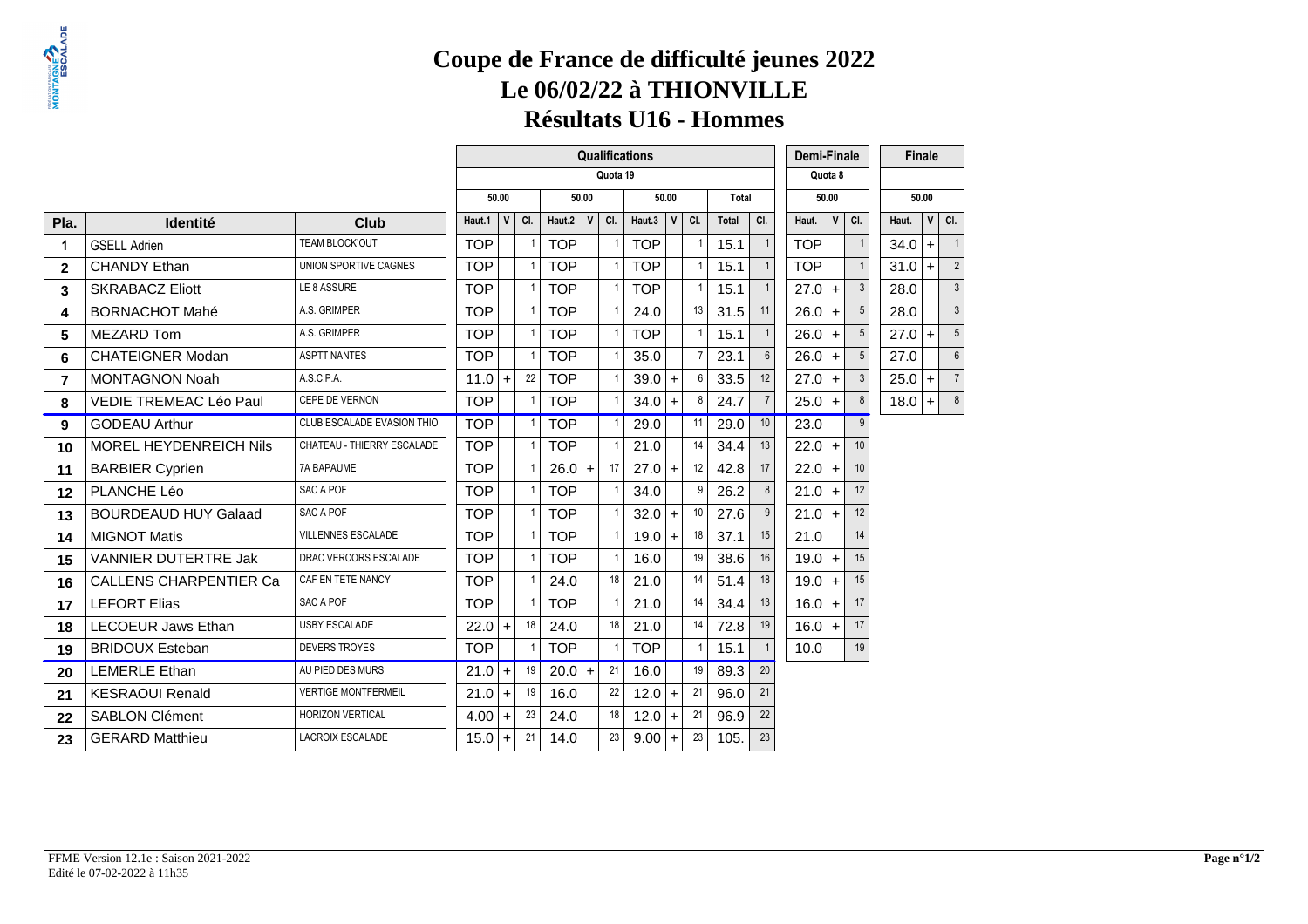**Résultats U18 - Dames**

|              |                            |                               |                                                                  |   |     |            |              |                | <b>Qualifications</b> |     |                 |       |                 |  | Demi-Finale |              |                |            | <b>Finale</b> |                |
|--------------|----------------------------|-------------------------------|------------------------------------------------------------------|---|-----|------------|--------------|----------------|-----------------------|-----|-----------------|-------|-----------------|--|-------------|--------------|----------------|------------|---------------|----------------|
|              |                            |                               | Quota 16<br>Quota 8<br>50.00<br>50.00<br>50.00<br>50.00<br>Total |   |     |            |              |                |                       |     |                 |       |                 |  |             |              |                |            |               |                |
|              |                            |                               |                                                                  |   |     |            |              |                |                       |     |                 |       |                 |  |             |              |                |            | 50.00         |                |
| Pla.         | <b>Identité</b>            | Club                          | Haut.1                                                           | v | CI. | Haut.2     | $\mathsf{V}$ | CI.            | Haut.3                | V   | CI.             | Total | CI.             |  | Haut.       | $\mathsf{V}$ | CI.            | Haut.      | $\mathsf{v}$  | CI.            |
|              | <b>BONNAL Lana</b>         | CHAMBERY ESCALADE             | <b>TOP</b>                                                       |   |     | <b>TOP</b> |              |                | <b>TOP</b>            |     |                 | 11.4  |                 |  | <b>TOP</b>  |              |                | <b>TOP</b> |               | $\overline{1}$ |
| $\mathbf{2}$ | <b>SIMON Alicia</b>        | CHAMBERY ESCALADE             | <b>TOP</b>                                                       |   |     | <b>TOP</b> |              |                | <b>TOP</b>            |     |                 | 11.4  |                 |  | <b>TOP</b>  |              |                | 27.0       | $+$           | $\overline{2}$ |
| 3            | <b>BATHELLIER Timna</b>    | <b>USBY ESCALADE</b>          | <b>TOP</b>                                                       |   |     | <b>TOP</b> |              | $\overline{1}$ | <b>TOP</b>            |     | $\overline{1}$  | 11.4  |                 |  | 44.0        |              | $\mathbf{3}$   | 27.0       | $+$           | $\overline{2}$ |
| 4            | <b>ABBOUD Julia</b>        | A.S.C.P.A.                    | <b>TOP</b>                                                       |   |     | <b>TOP</b> |              |                | <b>TOP</b>            |     | $\overline{1}$  | 11.4  |                 |  | $40.0 +$    |              |                | 27.0       | $+$           | $\overline{2}$ |
| 5            | <b>MEYER Charlotte</b>     | A.S.C.P.A.                    | <b>TOP</b>                                                       |   |     | <b>TOP</b> |              |                | $30.0 +$              |     | 9               | 22.2  | 8               |  | $40.0 +$    |              |                | 27.0       | $+$           | $\overline{2}$ |
| 6            | <b>LONGCHAMBON Sophia</b>  | LA DEGAINE ESCALADE ET MON    | <b>TOP</b>                                                       |   |     | <b>TOP</b> |              | $\overline{1}$ | $36.0 +$              |     | 5               | 16.1  | 5               |  | 40.0        |              | $6\phantom{1}$ | 27.0       | $+$           | $\overline{2}$ |
| 7            | <b>LEMOINE Leyane</b>      | <b>IMAGINE</b>                | <b>TOP</b>                                                       |   |     | <b>TOP</b> |              |                | 31.0                  |     | $6\overline{6}$ | 19.1  | 6               |  | 35.0        |              | $\overline{7}$ | 18.0       | $+$           | $\overline{7}$ |
| 8            | <b>ABRAM Juliette</b>      | UNION SPORTIVE CAGNES         | <b>TOP</b>                                                       |   |     | <b>TOP</b> |              |                | $30.0 +$              |     | 9               | 22.2  | 8               |  | $33.0 +$    |              | 8              | $12.0 +$   |               | 8              |
| 9            | <b>NOEL Lucile</b>         | CAF EN TETE NANCY             | <b>TOP</b>                                                       |   |     | <b>TOP</b> |              |                | $29.0 +$              |     | 11              | 23.9  | 10              |  | $23.0 +$    |              | $\mathbf{Q}$   |            |               |                |
| 10           | <b>DECOSTER Amandine</b>   | <b>7A BAPAUME</b>             | <b>TOP</b>                                                       |   |     | 30.0       | $+$          | 14             | 24.0                  |     | 12              | 41.5  | 14              |  | 23.0        | $+$          |                |            |               |                |
| 11           | <b>GIRARD Pauline</b>      | <b>IMAGINE</b>                | <b>TOP</b>                                                       |   |     | 37.0       |              | 12             | 31.0                  |     | $6\overline{6}$ | 28.2  | 11              |  | 22.0        | $\ddot{+}$   | 11             |            |               |                |
| 12           | ROBERTO Loena              | CLUB ESCALADE EVASION THIO    | <b>TOP</b>                                                       |   |     | 35.0       |              | 13             | 24.0                  |     | 12              | 40.0  | 13              |  | 22.0        |              | 12             |            |               |                |
| 13           | <b>GAUTRAUD Gwenn</b>      | CLUB ESCALADE EVASION THIO    | <b>TOP</b>                                                       |   |     | 23.0       |              | 16             | $21.0 +$              |     | 16              | 49.3  | 16              |  | $21.0 +$    |              | 13             |            |               |                |
| 14           | <b>PRADEAU Nina</b>        | <b>GDO - QUIMPER ESCALADE</b> | <b>TOP</b>                                                       |   |     | $23.0 +$   |              | 15             | $23.0 +$              |     | 15              | 46.2  | 15              |  | 21.0        |              | 14             |            |               |                |
| 15           | <b>SCARPONI LUTZ Alice</b> | A.S.C.P.A.                    | <b>TOP</b>                                                       |   |     | <b>TOP</b> |              |                | 31.0                  |     | 6               | 19.1  | 6               |  | Abd         |              | 15             |            |               |                |
| 16           | <b>JANOT DUPAS Valere</b>  | ENTENTE SPORTIVE SARTROUV     | <b>TOP</b>                                                       |   |     | $37.0 +$   |              | 11             | 24.0                  |     | 12              | 36.8  | 12 <sup>2</sup> |  | Abd         |              | 15             |            |               |                |
| 17           | <b>LEMOINE Flore</b>       | GDO - QUIMPER ESCALADE        | <b>TOP</b>                                                       |   |     | $22.0 +$   |              | 17             | $20.0 +$              |     | 17              | 52.4  | 17              |  |             |              |                |            |               |                |
| 18           | <b>DUSSAUSAY Maelle</b>    | ROC EN STOCK                  | <b>TOP</b>                                                       |   |     | $15.0 +$   |              | 19             | 13.0                  | $+$ | 18              | 57.7  | 18              |  |             |              |                |            |               |                |
| 19           | <b>BAUDEL Alanis</b>       | <b>VERTIGE MONTFERMEIL</b>    | $23.0 +$                                                         |   | 19  | 21.0       |              | 18             | $13.0 +$              |     | 18              | 79.5  | 19              |  |             |              |                |            |               |                |
| 20           | PROVENZANO Laura           | <b>VERTIGE MONTFERMEIL</b>    | $13.0 +$                                                         |   | 20  | $10.0 +$   |              | 20             | $6.00 +$              |     | 20              | 89.4  | 20              |  |             |              |                |            |               |                |

Nb Inscrit = 20, Nb Absent = 0, Nb Abandon = 2, Nb Disqualifié = 0

Le Juge :

Le Président du Jury : Nathalie ADAM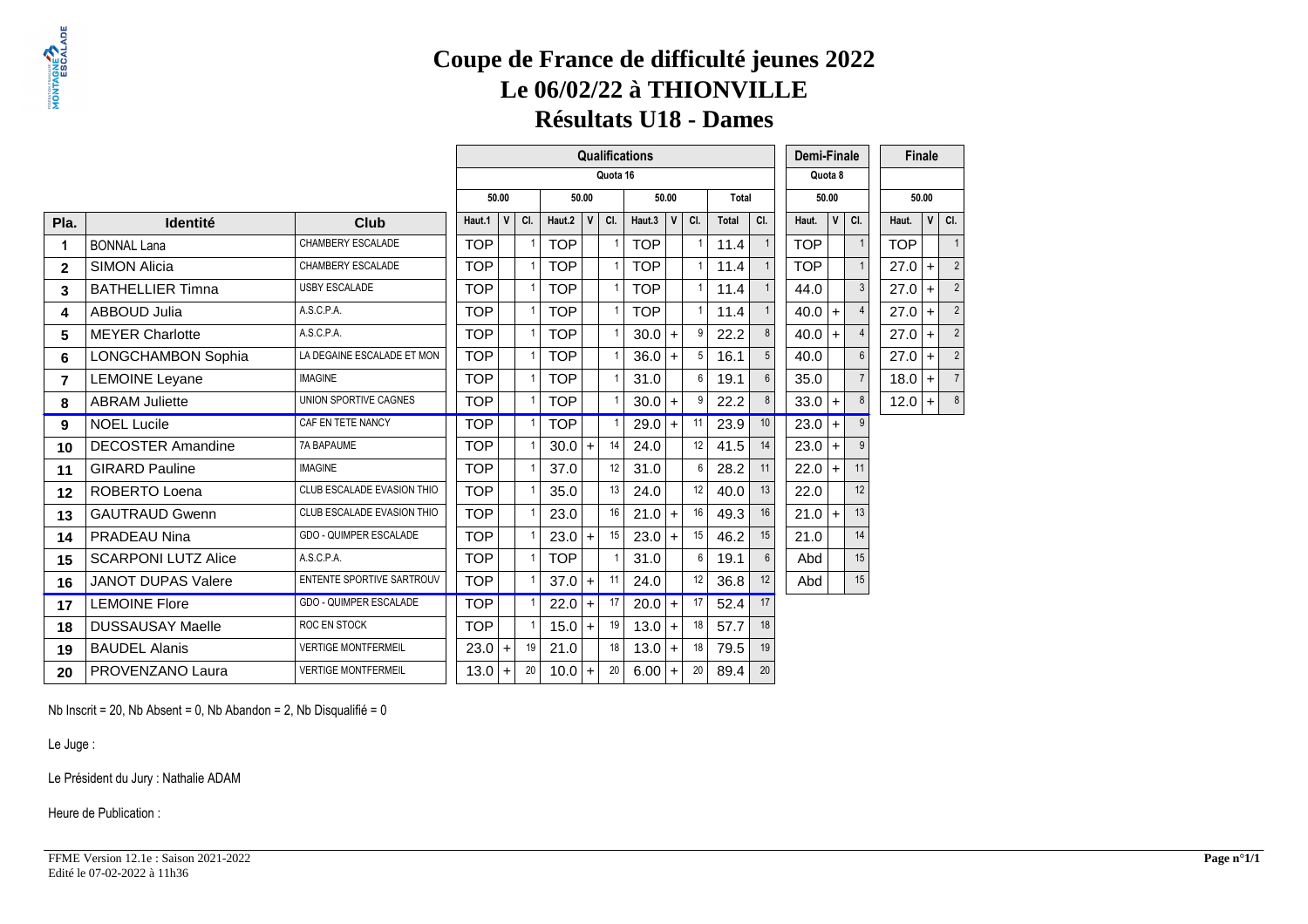### **Coupe de France de difficulté jeunes 2022Le 06/02/22 à THIONVILLERésultats U18 - Hommes**

|                |                                 |                                 |            |                                                                  |     |                  |           |                | <b>Qualifications</b> |           |          |       |                | <b>Demi-Finale</b> |              |     |   | <b>Finale</b> |              |                            |
|----------------|---------------------------------|---------------------------------|------------|------------------------------------------------------------------|-----|------------------|-----------|----------------|-----------------------|-----------|----------|-------|----------------|--------------------|--------------|-----|---|---------------|--------------|----------------------------|
|                |                                 |                                 |            | Quota 17<br>Quota 8<br>50.00<br>50.00<br>50.00<br>Total<br>50.00 |     |                  |           |                |                       |           |          |       |                |                    |              |     |   |               |              |                            |
|                |                                 |                                 |            |                                                                  |     |                  |           |                |                       |           |          |       |                |                    |              |     |   | 50.00         |              |                            |
| Pla.           | <b>Identité</b>                 | Club                            | Haut.1     | V                                                                | CI. | Haut. $2 \mid V$ |           | CI.            | Haut.3 $ V $          |           | CI.      | Total | CI.            | Haut.              | $\mathsf{V}$ | CI. |   | Haut.         | $\mathsf{V}$ | CI.                        |
| 1              | <b>COLLARD Thibaut</b>          | <b>BRIANCON ESCALADE</b>        | <b>TOP</b> |                                                                  |     | <b>TOP</b>       |           |                | <b>TOP</b>            |           |          | 10.7  | $\mathbf{1}$   | <b>TOP</b>         |              |     |   | 41.0          | $\ddot{}$    | $\overline{\phantom{0}}$ 1 |
| $\mathbf{2}$   | <b>BONHOMME Noé</b>             | S.M.U.C. ESCALADE               | <b>TOP</b> |                                                                  |     | <b>TOP</b>       |           |                | $35.0 +$              |           | $\Delta$ | 15.2  |                | 24.0               |              |     | 3 | 37.0          |              | $\overline{2}$             |
| 3              | <b>ROLS Andrei</b>              | DRAC VERCORS ESCALADE           | <b>TOP</b> |                                                                  |     | <b>TOP</b>       |           |                | $30.0 +$              |           | 8        | 21.4  | $\overline{7}$ | 24.0               |              |     |   | $36.0+$       |              | 3                          |
| 4              | NORMAND Maho                    | S.M.U.C. ESCALADE               | <b>TOP</b> |                                                                  |     | <b>TOP</b>       |           | $\overline{1}$ | <b>TOP</b>            |           |          | 10.7  |                | $23.0+$            |              |     |   | $36.0 +$      |              | 3                          |
| 5              | <b>MUSSON Mael</b>              | <b>BRIANCON ESCALADE</b>        | <b>TOP</b> |                                                                  |     | <b>TOP</b>       |           | $\overline{1}$ | <b>TOP</b>            |           |          | 10.7  |                | 24.0               | $+$          |     |   | 27.0          |              | 5                          |
| 6              | <b>CRETEUR Yann</b>             | SAC A POF                       | <b>TOP</b> |                                                                  |     | <b>TOP</b>       |           |                | $27.0 +$              |           | g        | 23.4  | 8              | 23.0               | $\ddot{}$    |     |   | 27.0          |              | 5                          |
| $\overline{7}$ | <b>GIRAUD BERNARDEAU Arthur</b> | ROC EN STOCK                    | <b>TOP</b> |                                                                  |     | <b>TOP</b>       |           |                | $33.0 +$              |           | 6        | 18.6  | 6              | $21.0 +$           |              |     |   | 27.0          |              | 5                          |
| 8              | <b>CLOIX Emmanuel</b>           | <b>BUREAU DES MONITEURS DES</b> | <b>TOP</b> |                                                                  |     | <b>TOP</b>       |           |                | $34.0 +$              |           | 5        | 16.9  | 5              | 22.0               | $\ddot{}$    |     |   | 26.0          |              | 8                          |
| 9              | <b>MOREL Kilian</b>             | <b>GDO - QUIMPER ESCALADE</b>   | <b>TOP</b> |                                                                  |     | <b>TOP</b>       |           |                | $23.0 +$              |           | 14       | 28.9  | 10             | $20.0$ +           |              |     |   |               |              |                            |
| 10             | <b>PECRIAUX Jules</b>           | <b>LACROIX ESCALADE</b>         | <b>TOP</b> |                                                                  |     | $30.0 +$         |           | 15             | 31.0                  |           |          | 34.2  | 11             | 19.0               | $+$          | 10  |   |               |              |                            |
| 11             | <b>HUET Titouan</b>             | <b>BRIANCON ESCALADE</b>        | <b>TOP</b> |                                                                  |     | $30.0 +$         |           | 15             | 25.0                  | $\ddot{}$ | 12       | 44.9  | 15             | 19.0               | $\ddot{}$    | 10  |   |               |              |                            |
| 12             | <b>VIANA MACHADO Lucas</b>      | <b>IMAGINE</b>                  | <b>TOP</b> |                                                                  |     | 28.0             | $\ddot{}$ | 19             | 19.0                  |           | 16       | 59.9  | 17             | 19.0               | $+$          | 10  |   |               |              |                            |
| 13             | <b>MIGNOT Alec</b>              | <b>VILLENNES ESCALADE</b>       | <b>TOP</b> |                                                                  |     | $30.0 +$         |           | 15             | 19.0                  |           | 16       | 54.9  | 16             | 18.5               | $+$          | 13  |   |               |              |                            |
| 14             | <b>DESCAMPS Samuel</b>          | <b>IMAGINE</b>                  | <b>TOP</b> |                                                                  |     | $32.0 +$         |           | 11             | 23.0                  | $\ddot{}$ | 14       | 42.7  | 14             | 18.0               | $+$          | 14  |   |               |              |                            |
| 15             | <b>NUSS Corentin</b>            | ROC EN STOCK                    | <b>TOP</b> |                                                                  |     | <b>TOP</b>       |           |                | 26.0                  | $\ddot{}$ | 11       | 25.2  | 9              | 18.0               |              | 15  |   |               |              |                            |
| 16             | <b>MARZOLI Raphael</b>          | <b>VILLENNES ESCALADE</b>       | <b>TOP</b> |                                                                  |     | 31.0             |           | 14             | $27.0 +$              |           | 9        | 37.3  | 12             | $15.0 +$           |              | 16  |   |               |              |                            |
| 17             | <b>DUCOIN Antoine</b>           | LACROIX ESCALADE                | <b>TOP</b> |                                                                  |     | $32.0 +$         |           | 11             | 25.0                  |           | 13       | 40.4  | 13             | $15.0 +$           |              | 16  |   |               |              |                            |
| 18             | <b>MAGGI Virgile</b>            | C.A.D.M. ESCALADE               | <b>TOP</b> |                                                                  |     | $25.0+$          |           | 20             | 19.0                  |           | 16       | 61.4  | 18             |                    |              |     |   |               |              |                            |
| 19             | <b>CORREIA Hugo</b>             | <b>VERTIGE MONTFERMEIL</b>      | <b>TOP</b> |                                                                  |     | 22.0             |           | 21             | 19.0                  |           | 16       | 63.0  | 19             |                    |              |     |   |               |              |                            |
| 19             | <b>DIOUF JONIS Nils</b>         | ENTENTE SPORTIVE SARTROUV       | <b>TOP</b> |                                                                  |     | 30.0             |           | 18             | $15.0 +$              |           | 21       | 63.0  | 19             |                    |              |     |   |               |              |                            |
| 21             | <b>NICOLAS Timothe</b>          | CLUB ESCALADE EVASION THIO      | 28.0       |                                                                  | 21  | $32.0 +$         |           | 11             | 19.0                  |           | 16       | 67.3  | 21             |                    |              |     |   |               |              |                            |

Nb Inscrit = 21, Nb Absent = 0, Nb Abandon = 0, Nb Disqualifié = 0

Le Juge :

#### Le Président du Jury : Nathalie ADAM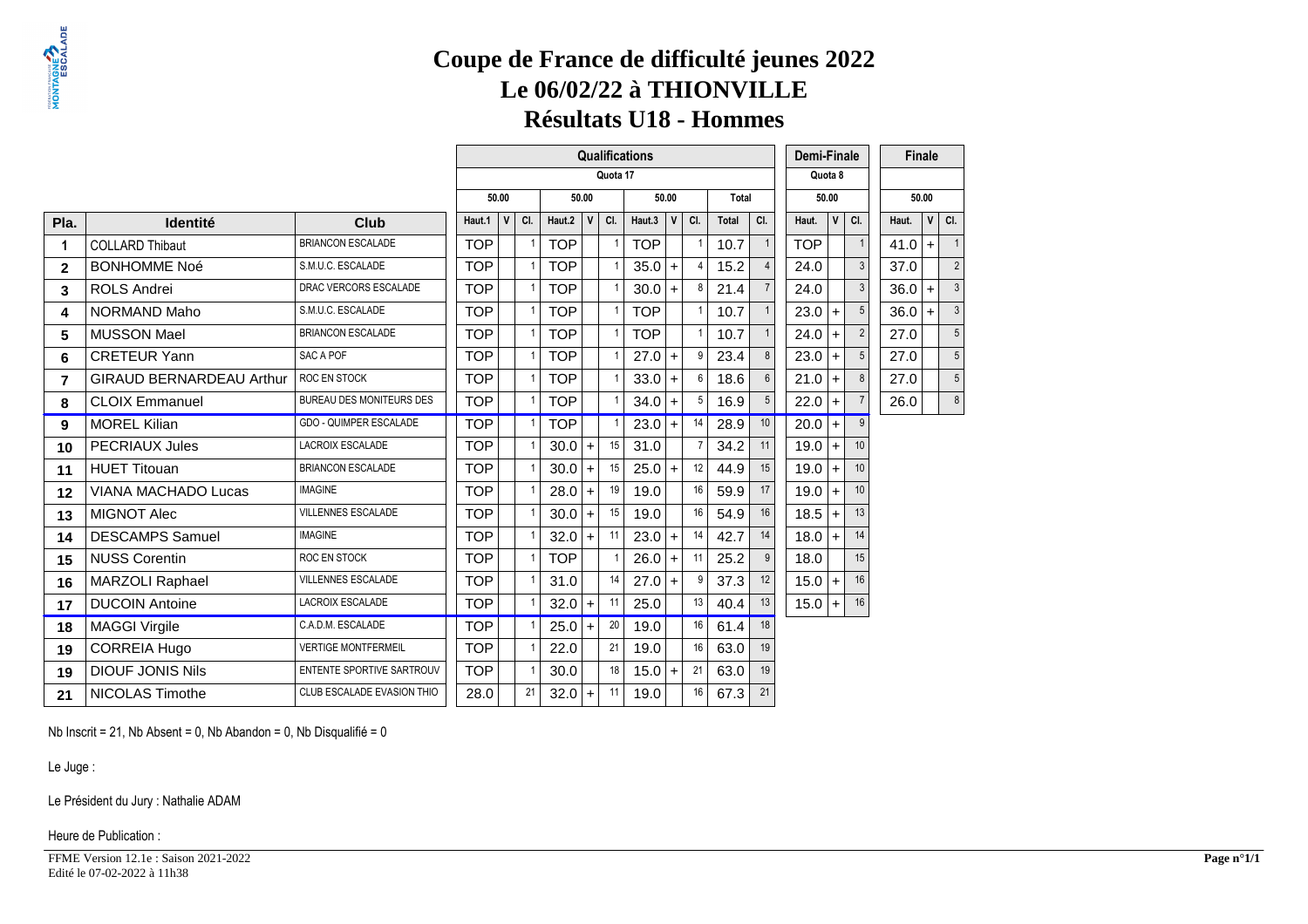### **Résultats U20 - Dames**

|                 |                           |                            |            |   |     |            |       |          | <b>Qualifications</b> |              |     |              |                  | Demi-Finale |       |     |     | <b>Finale</b> |   |                |  |
|-----------------|---------------------------|----------------------------|------------|---|-----|------------|-------|----------|-----------------------|--------------|-----|--------------|------------------|-------------|-------|-----|-----|---------------|---|----------------|--|
|                 |                           |                            |            |   |     |            |       | Quota 12 |                       |              |     |              |                  | Quota 8     |       |     |     |               |   |                |  |
|                 |                           |                            | 50.00      |   |     |            | 50.00 |          |                       | 50.00        |     | Total        |                  |             | 50.00 |     |     | 50.00         |   |                |  |
| Pla.            | <b>Identité</b>           | <b>Club</b>                | Haut.1     | V | CI. | Haut.2     | V     | CI.      | Haut.3                | $\mathbf{V}$ | CI. | <b>Total</b> | CI.              | Haut.       |       | V   | CI. | Haut.         | V | CI.            |  |
|                 | <b>WILLANO Axelle</b>     | CHAMBERY ESCALADE          | <b>TOP</b> |   |     | <b>TOP</b> |       |          | <b>TOP</b>            |              |     | 9.19         |                  | 44.0        |       | $+$ |     | $27.0 +$      |   |                |  |
| $\mathbf{2}$    | <b>HAMELLE Manon</b>      | <b>VILLENNES ESCALADE</b>  | <b>TOP</b> |   |     | <b>TOP</b> |       |          | <b>TOP</b>            |              |     | 9.19         |                  | 40.0        |       | $+$ |     | $27.0 +$      |   |                |  |
| 3               | <b>LEREBOURS Lisa</b>     | UNION SPORTIVE CAGNES      | <b>TOP</b> |   |     | <b>TOP</b> |       |          | 33.0                  |              | 6   | 14.2         | 6                | 40.0        |       |     |     | $27.0 +$      |   |                |  |
| 4               | <b>WAUTHIER Léa</b>       | <b>VERTIGE MONTFERMEIL</b> | <b>TOP</b> |   |     | TOP        |       |          | 36.0                  | $+$          | 5   | 12.9         | 5                | 40.0        |       | $+$ |     | $24.0 +$      |   |                |  |
| 5               | <b>SINIC Eolia</b>        | GEMOZAC ESCALADE ET MONT   | <b>TOP</b> |   |     | <b>TOP</b> |       |          | <b>TOP</b>            |              |     | 9.19         |                  | <b>TOP</b>  |       |     |     | 24.0          |   | 5              |  |
| 6               | <b>ARCHIDOIT Lydie</b>    | <b>VERTICAL'ART NANTES</b> | <b>TOP</b> |   |     | <b>TOP</b> |       |          | <b>TOP</b>            |              |     | 9.19         |                  | 40.0        |       | $+$ |     | $19.0 +$      |   |                |  |
| 7               | <b>ALLEHAUT Flavie</b>    | <b>VILLENNES ESCALADE</b>  | <b>TOP</b> |   |     | <b>TOP</b> |       |          | $32.0 +$              |              |     | 15.9         |                  | 39.0        |       | $+$ |     | $12.0 +$      |   |                |  |
| 8               | <b>ROEGIERS Charlotte</b> | SAC A POF                  | <b>TOP</b> |   |     | $35.0 +$   |       |          | 31.0                  |              | g   | 24.6         | 9                | 39.0        |       | $+$ |     | $12.0 +$      |   | $\overline{7}$ |  |
| 9               | <b>MARTIN Jeanne</b>      | CHAMBERY ESCALADE          | <b>TOP</b> |   |     | <b>TOP</b> |       |          | $32.0 +$              |              |     | 15.9         |                  | 35.0        |       |     | 9   |               |   |                |  |
| 10              | <b>DONNINI Cléo</b>       | CLUB ESCALADE EVASION THIO | <b>TOP</b> |   |     | $21.0 +$   |       | 12       | $23.0 +$              |              | 10  | 30.6         | 10 <sup>10</sup> | 21.0        |       |     | 10  |               |   |                |  |
| 11              | POUGALAN Cléa             | <b>DEVERS TROYES</b>       | <b>TOP</b> |   |     | $22.0 +$   |       | 10       | 21.0                  |              | 12  | 30.7         | 11               | 19.0        |       |     | 11  |               |   |                |  |
| 12 <sup>°</sup> | <b>DECELLE Maelys</b>     | <b>VERTIGE MONTFERMEIL</b> | <b>TOP</b> |   |     | 22.0       | $+$   | 10       | $15.5$ +              |              | 13  | 32.0         | 12               | 19.0        |       |     | 11  |               |   |                |  |
| 13              | PROVENZANO Marina         | <b>VERTIGE MONTFERMEIL</b> | <b>TOP</b> |   |     | $21.0$ +   |       | 12       | $21.0 +$              |              | 11  | 32.1         | 13               |             |       |     |     |               |   |                |  |
| 14              | <b>ZECH Livia</b>         | <b>LACROIX ESCALADE</b>    | <b>TOP</b> |   |     | $17.0 +$   |       | 14       | $13.0 +$              |              | 14  | 38.3         | 14               |             |       |     |     |               |   |                |  |
| 15              | <b>MARIOT Clélie</b>      | CLUB ESCALADE EVASION THIO | 17.0       |   | 15  | $15.0 +$   |       | 15       | 12.0                  |              | 15  | 58.0         | 15               |             |       |     |     |               |   |                |  |

Nb Inscrit = 15, Nb Absent = 0, Nb Abandon = 0, Nb Disqualifié = 0

Le Juge :

Le Président du Jury : Nathalie ADAM